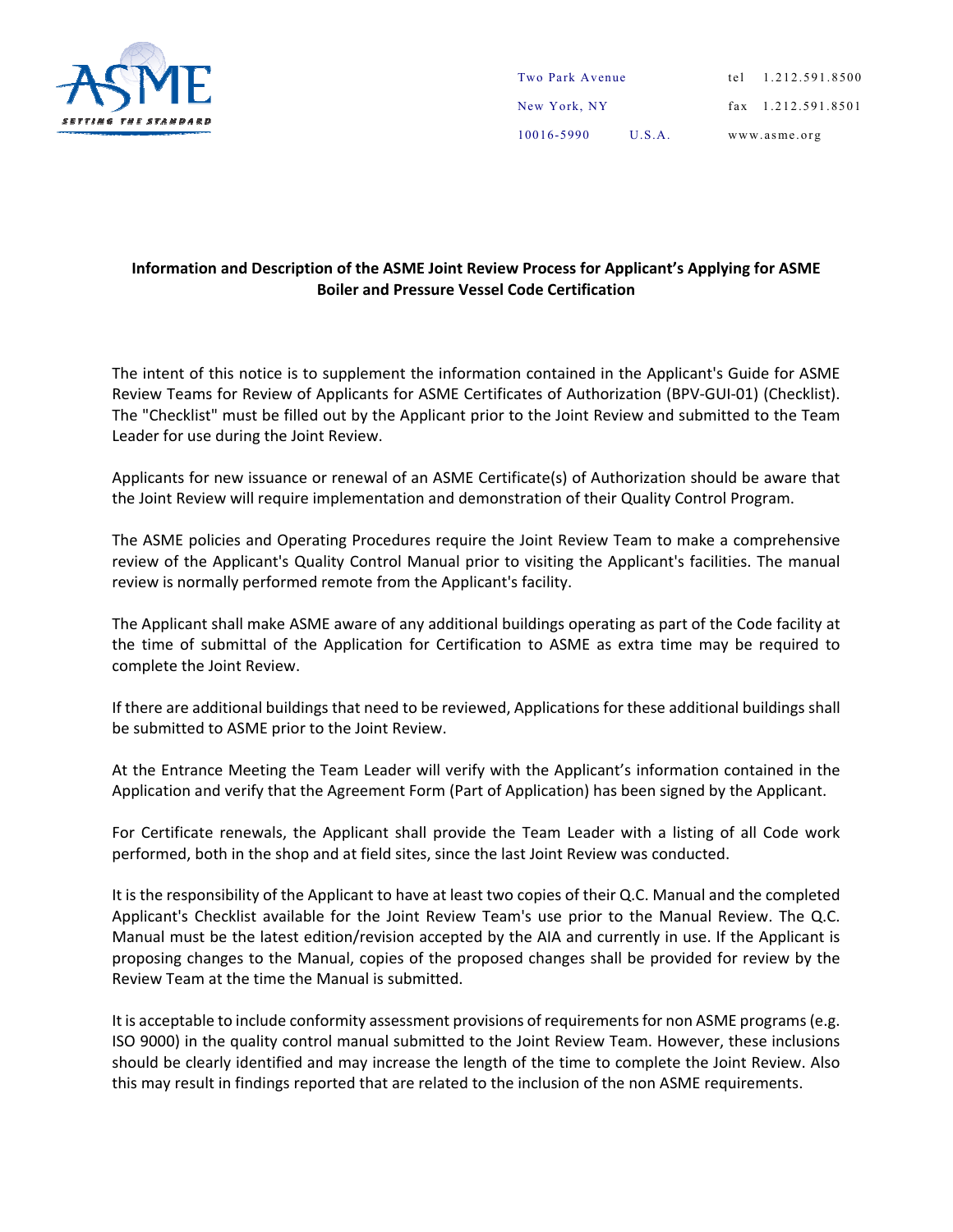The Quality Control System (QCS) shall be demonstrated. The purpose of the demonstration is to have the Applicant provide evidence of their knowledge of and compliance with requirements of each Certificate and scope they are requesting. All elements of the Program must be demonstrated.

Demonstration Item<sup>1</sup>: An Applicant<sup>2</sup> requesting a single Certificate of Authorization (e.g. "A"; "S"; "PP"; "PRT"; etc.) must demonstrate on an item that will be fabricated for the requested Certificate Designator and scope of Certificate of Authorization. The demonstration must be an implementation of ALL aspects of the QC System and is to include a demonstration of actual welding if welding is included in the scope of Code activities. If computer calculations are to be used, the Applicant shall demonstrate that the computer program has the capability of producing acceptable calculations.

For Applicants requesting multiple Certificates of Authorization, it is not necessary to have a demonstration item with design calculations for each Certificate Designator. A demonstration item fabricated to any one of the requested Certificates may be used as the demonstration item for the implementation portion of the Review. The applicant is advised to select a demonstration item based on type of code item normally and most frequently manufactured. However, please note that if the demonstration item selected does not cover all the Certificates requested, the applicant will be required to prepare and present to the Review Team design documents for those Certificate designators not covered by the selected demonstration item.

For example, an Applicant for U and U2 Certificates could demonstrate its QCS on a Section VIII, Div. 1 demonstration item including design. However, since the Section VIII, Div. 1 demonstration item does not cover the U2 Certificate Designator, the applicant will also be required to prepare and present to the Review Team design documents for Section VIII, Div. 2 such as, Examination and Inspection plan, Manufacturer's Design Report with supporting User Design Specification, Certification of the design documents by an Engineer, as applicable.

 $\overline{a}$ 

<sup>&</sup>lt;sup>1</sup> The demonstration item shall be based on the latest Code Edition in effect at the time a complete Application is received by ASME.

<sup>&</sup>lt;sup>2</sup> This does not apply to an Engineering Contractor under Section I. For an Engineering Contractor Organization under Section I, without a fabricating facility, a physical demonstration item is not required. However, a design specification must be provided as well as additional administrative functions to demonstrate compliance with the organization's QCS.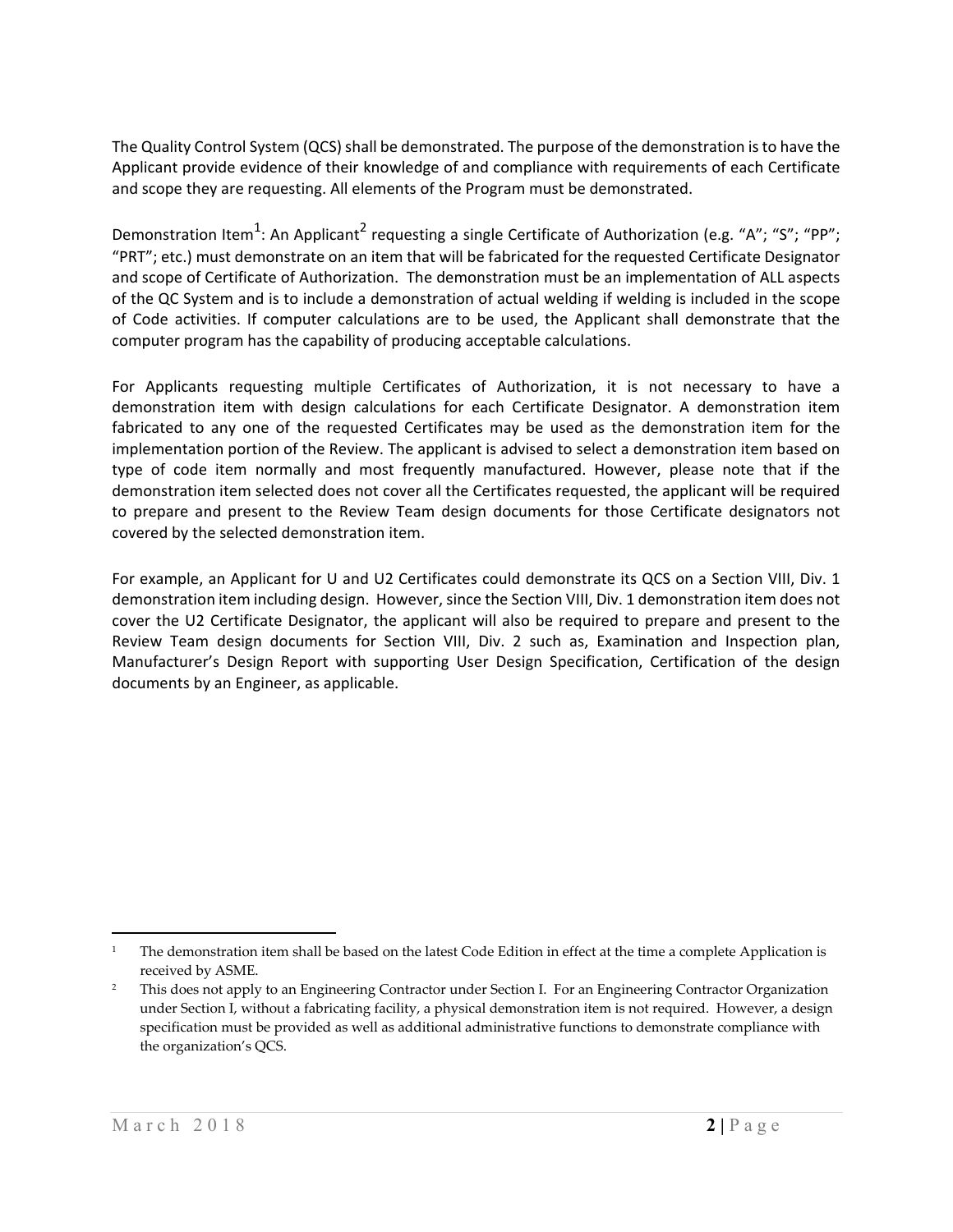For guidance in the selection of the demonstration item recommended/required based on Certificate Designator requested, refer to Table 1 below:

| Demonstration & Certificate Coverage Matrix |                                           |  |  |
|---------------------------------------------|-------------------------------------------|--|--|
| <b>Demonstration</b>                        | <b>Certificate Coverage</b>               |  |  |
| B31.1 [BEP] - Need to show                  | <b>PP</b>                                 |  |  |
| compliance with BEP                         |                                           |  |  |
| Section I                                   | PP, S, E, M, U, UM, H, HLW                |  |  |
| Section IV                                  | H, HLW                                    |  |  |
| Section VIII, Div. 1                        | PP, S, H, HLW, U, UM, T                   |  |  |
| Section VIII, Div. 2 Class 1                | PP, S, H, HLW, U, UM, T, U2 Class 1       |  |  |
| Section VIII, Div. 2 Class 2                | PP, S, H, HLW, U, UM, T, U2 Classes 1 & 2 |  |  |
| Section VIII, Div. 3                        | U <sub>3</sub>                            |  |  |
| Section X                                   | <b>RP</b>                                 |  |  |
| <b>Section XII</b>                          |                                           |  |  |

**Table 1 Demonstration & Certificate Coverage Matrix**

**Note:** For "PRT" or "A" Certificates, no design calculations are required. However the applicant shall demonstrate the QCS using a demonstration item representative of the Certificate scope (e.g. For "PRT" fabrication of a part shall be demonstrated and for "A" fabrication/assembly of a Section I boiler shall be demonstrated).

If there is any on‐going Code work in the shop at the time the Joint Review is conducted, the Applicant will be required to use a Code item being fabricated for Demonstration.

If ongoing Code work is not sufficient in implementing all aspects of the Program then a mock‐up shall be used to address the missing elements of the Program. If there is no ongoing Code work, implementation of the quality control program shall be demonstrated using a mock‐up not intended to be Code stamped.

When using subcontracted services, such as NDE, the qualification records of procedures and personnel shall be made available for review by the Team at the location of the Joint Review.

Records and documentation of all Code work manufactured since the last Joint Review shall be available to the Team at the time of the Joint Review.

It is permissible to implement the Quality Program on Code work to the requirements of a previous Code Edition as long as the Applicant also demonstrates their knowledge of the requirements of the most current Code.

The Joint Review will be conducted in five phases or segments as follows:

1. Manual Review: 0n the first day the Manual Review will normally be held offsite of the Applicant's facility. The Manual Review will normally take between 3‐5 hours depending on the volume and complexity of the manual. Review of the Team's finding(s) regarding review of the Manual will be discussed at the Entrance Meeting.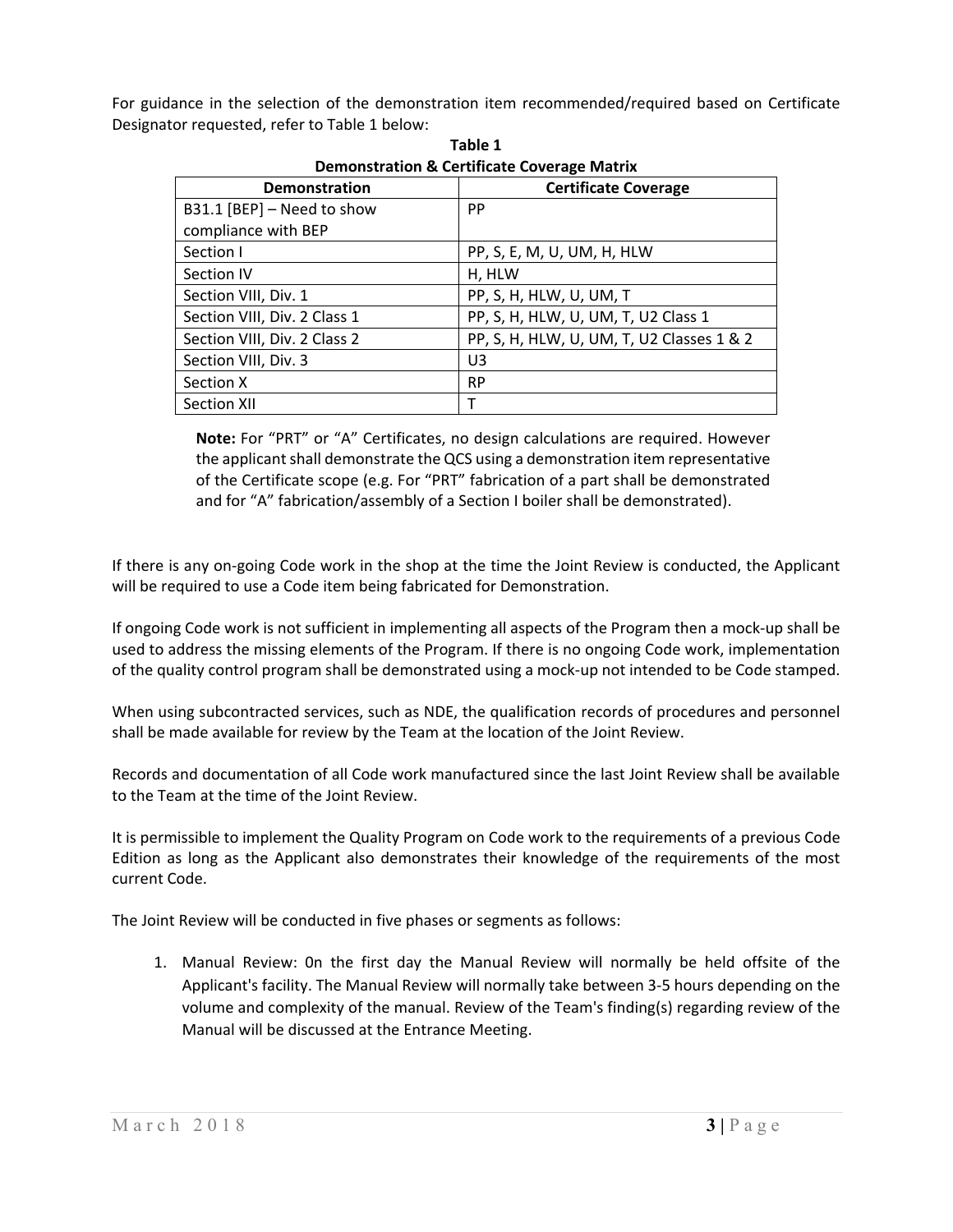Prior to the close of the Joint Review, the Applicant will provide the Team with a corrected copy of the Quality Manual which incorporates the corrections required by the Team and accepted by the Applicant's Al/AIS (or the Team Leader where there is no AIA involved in the Certification program(s)).

2. Entrance Meeting / Facility Tour: This will normally be held on the afternoon of the first day. The entrance meeting will provide the Applicant and the Joint Review Team an opportunity to: introduce themselves, review the application including the Certificates and Scopes applied for, and to explain the Joint Review schedule. The Team Leader will also explain the ASME Due Process and Confidentiality Policy.

During this meeting the Applicant may, if they wish, give a presentation of their company, products, personnel, etc. ASME fully encourages executive/senior management support in attending the entrance meeting. A brief tour of the facilities will be given to the Joint Review Team at the conclusion of the entrance meeting.

3. Implementation: The Applicant's Quality Manual shall be demonstrated on actual Code work, or a mock up, or a combination of both. If any deficiencies are identified during the implementation, they will be immediately discussed with the Applicant, in order to provide the opportunity for corrective action prior to the conclusion of the Joint Review. If any deficiencies identified affect past Code work, or current Code items in fabrication, documentation shall be provided to the Team to determine the extent of the deficiency that requires corrective action by the Applicant.

During the Implementation, the Applicant will have the opportunity to correct any open findings observed by the Team. These open findings are either failure to comply with applicable Code requirements or failure to comply with the requirements contained in the Applicant's Quality Manual, or both. Failure to close out deficiencies during the Joint Review, will result in either a Team recommendation for a Re‐review or a follow‐up within 30 days. In either case, reported open findings must be corrected by the Applicant.

- 4. Team Closed Meeting: At the conclusion of implementation, the Team will hold a closed meeting to discuss the results and determine a Joint Review recommendation to ASME.
- 5. Exit Meeting: ASME fully encourages executive / senior management support in attending the exit meeting. The Team Leader will present the results of the Joint Review, including any Q.C. Manual and/or implementation deficiencies that were observed during the Joint Review, resolution of the deficiencies, and the Team's recommendation to ASME, who shall make final decision on Certificate actions. The Applicant is encouraged to ask any questions pertinent to the Joint Review and indicate any concerns or disagreements they have with either the reported findings observed during the Joint Review or the Team's recommendation to ASME.

The Team Leader will leave a copy of Form QA (Part IV of QRR), Form QB (Manual Deficiencies), Form QC (Implementation Deficiencies), and Form QCFR (Request for Corrective Action Follow‐Up), as applicable, with the Applicant prior to the completion of the Review.

At the conclusion of the exit meeting the Joint Review is officially ended and there will be no more discussion of the Joint Review.